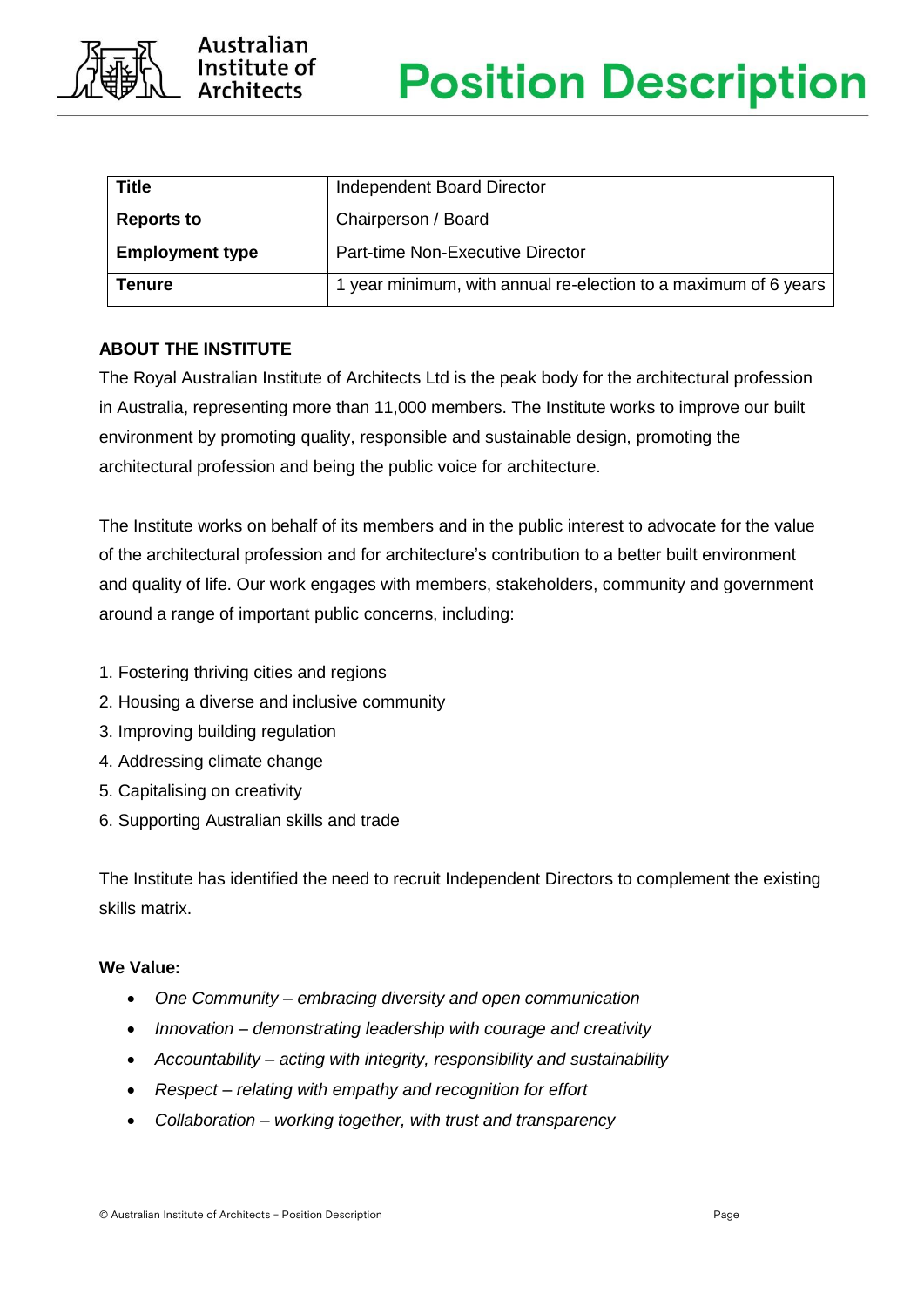### **POSITION PURPOSE**

The primary role of the Board of Directors of the Organisation is to enhance long term viability by:

- (i) selecting and maintaining the position of Chief Executive Officer,
- (ii) establishing and reviewing the strategies and goals of the Organisation, and

(iii) overseeing the business and affairs of the Organisation in light of emerging risks and opportunities.

The Board establishes the strategic direction, supports the CEO, reports to the membership and stakeholders at the Annual General Meeting (AGM), assesses its own effectiveness and is ultimately responsible for ensuring the organisation remains viable and effective in the present and for the future.

Governing committee members and board members have a responsibility to act honestly, exercise reasonable care and skill and understand their fiduciary duties whilst performing their necessary tasks on behalf of the organisation.

## **The following Independent Director roles are required for immediate commencement:**

• 1 x Independent Director with finance, accounting and audit expertise.

The successful candidate will be expected to Chair the board's Finance, Audit, Risk and Investment Committee. In addition, the Institute also has two subsidiaries, IBL Limited and Architecture Media. The successful candidate may be asked to serve on the boards of these organisations.

## **Specialist Requirements:**

#### Essential:

Finance specialist with a relevant tertiary qualification, audit experience, CPA and at least 5 years partner / executive experience.

Desirable:

#### Board experience.

Knowledge / expertise in the Insurance industry would be valued but not essential.

The director roles require attending approximately 10 board meetings each year and serving on at least one board committee. Some interstate travel is anticipated. The roles may require attendance in monthly conference calls for management/financial reporting and general compliance issues.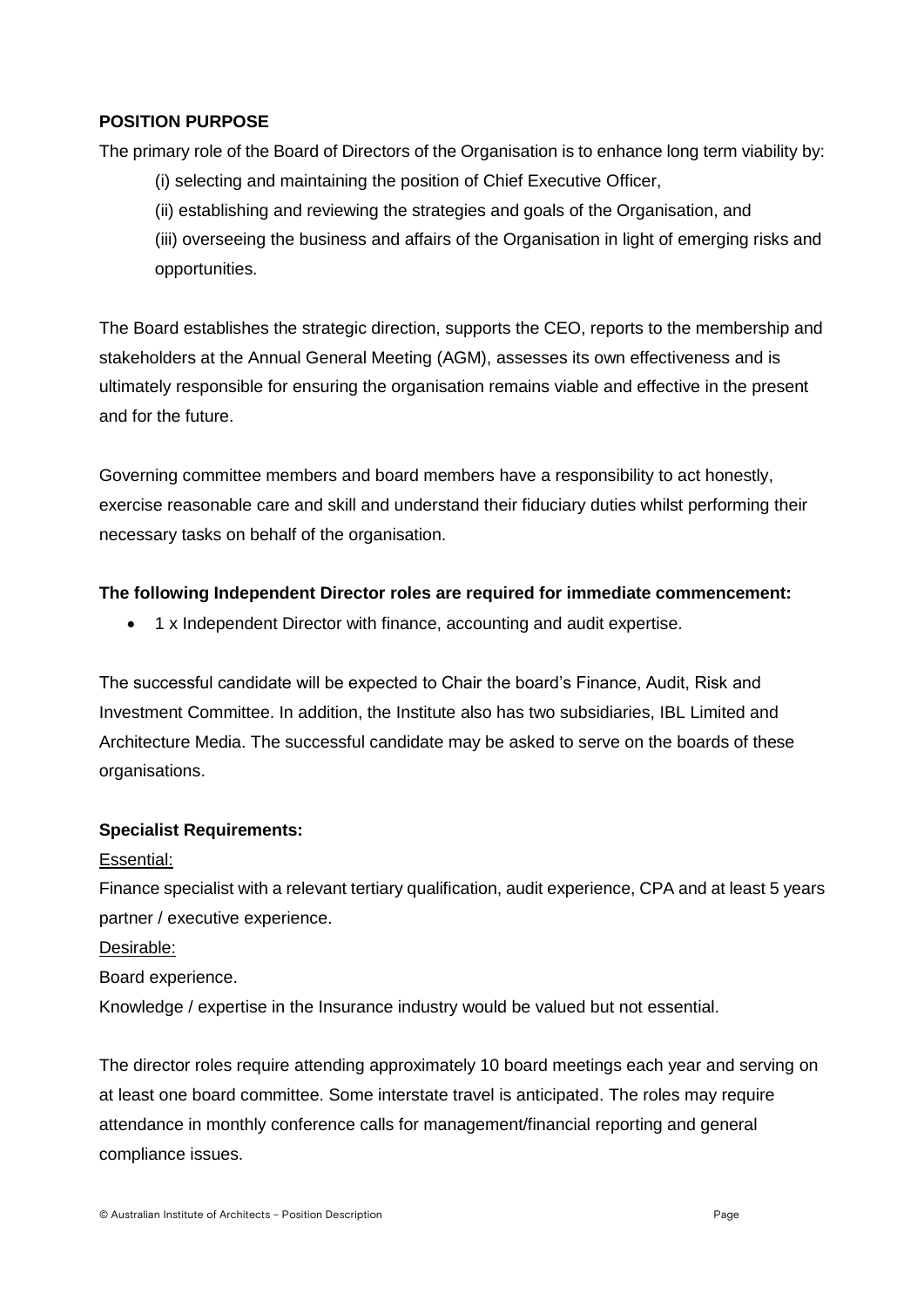# **KNOWLEDGE AND SKILLS**

It is preferable that this person has significant experience in the specialty required, and knowledge of a director's responsibilities in addition to:

| Strategy            | Ability to think strategically and identify and critically assess strategic |
|---------------------|-----------------------------------------------------------------------------|
|                     | opportunities and threats and develop effective strategies.                 |
| Policy development  | Ability to identify key issues and opportunities for the Institute and      |
|                     | develop appropriate policies to define the parameters within which the      |
|                     | organisation should operate.                                                |
| Corporate           | Knowledge and experience in best practice corporate governance              |
| governance          | structures, policies and processes including an understanding of            |
|                     | legal frameworks and governing bodies (particularly in the not-for-profit   |
|                     | context). Ability to interpret constitutions, charters, contracts           |
|                     | and other legal documents.                                                  |
| <b>Risk</b><br>and  | Ability to identify key risks to the organisation in a wide range of areas  |
| compliance          | including legal and regulatory compliance, and monitor risk and             |
| oversight           | compliance management frameworks and systems.                               |
| Financial           | Experience in accounting and/or finance with the ability to:                |
| performance         | analyse key financial statements                                            |
|                     | critically assess financial viability and performance                       |
|                     | contribute to strategic financial planning                                  |
|                     | oversee budgets and the efficient use of resources<br>$\bullet$             |
|                     | oversee funding arrangements and accountability<br>٠                        |
| Investment strategy | Experience in investment strategy, policy and oversight, including          |
|                     | property, trusts and foundations, and the associated legal frameworks.      |
| Executive           | Experience at an executive level including the ability to:                  |
| management          | appoint and evaluate the performance of the CEO and senior                  |
|                     | executive managers                                                          |
|                     | oversee strategic human resource management including                       |
|                     | workforce and succession planning<br>٠                                      |
|                     | oversee large scale organisational change                                   |
| Commercial          | A broad range of commercial/business experience in areas including          |
| experience          | marketing, branding, communications, sales, and business systems,           |
|                     | practices and improvement                                                   |
| Information         | Knowledge and experience in the strategic use and governance of             |
| technology strategy | information management and information technology, particularly in the      |
| and governance      | context of customer relationship management, privacy, accounting            |
|                     | systems, engagement platforms and digital marketing                         |
| Human resources     | An understanding of people management, culture, remuneration and            |
|                     | development, and the industrial relations framework                         |
| Quality             | Knowledge and experience of developing and maintaining quality              |
|                     | systems and continuous improvement processes.                               |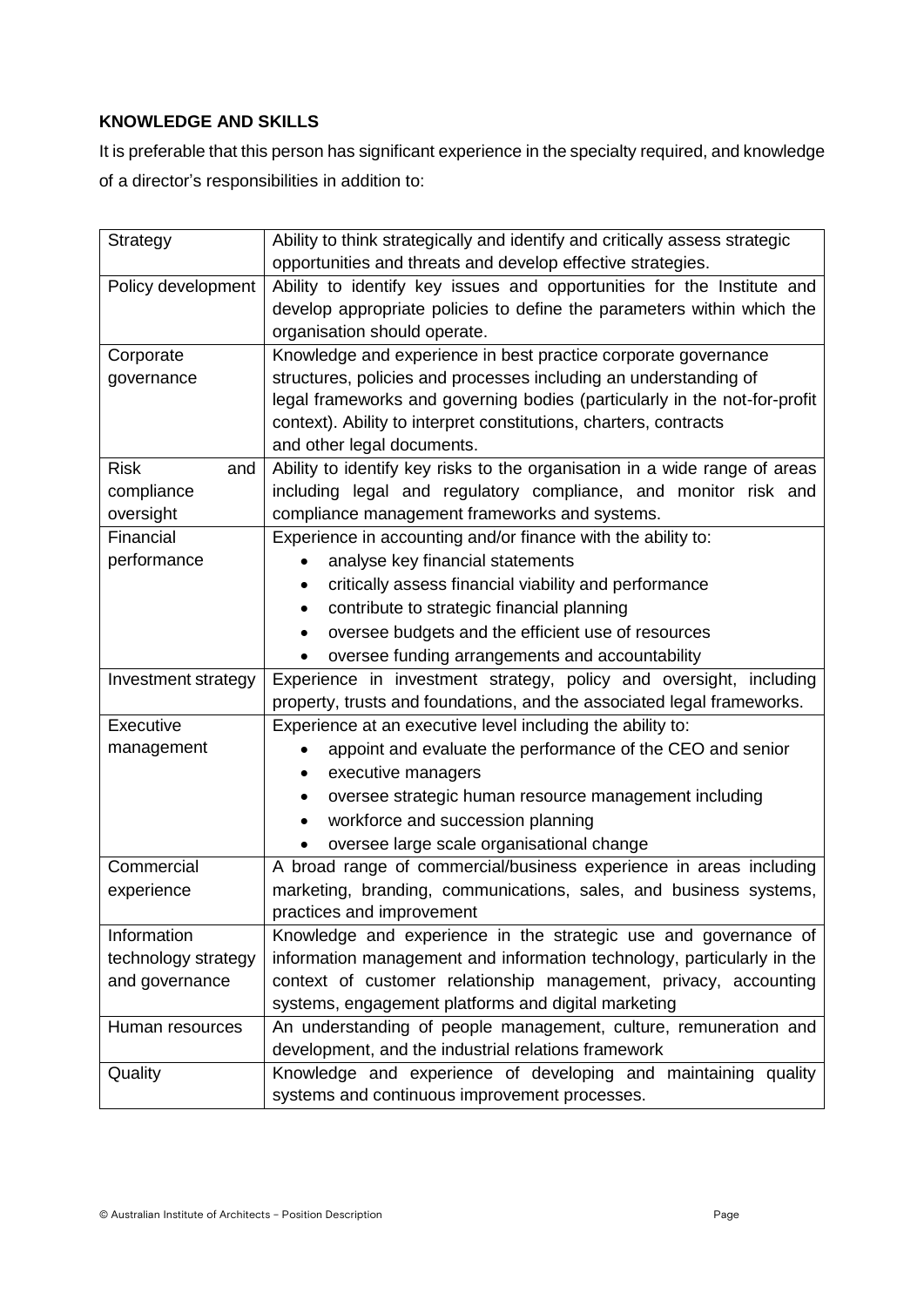## **PERSONAL ATTRIBUTES**

| Integrity (ethics)        | A commitment to:                                                                                                                                  |
|---------------------------|---------------------------------------------------------------------------------------------------------------------------------------------------|
|                           | understanding and fulfilling the duties and responsibilities of a<br>director, and maintaining this knowledge through professional<br>development |
|                           | putting the Institute's interests before any personal interests                                                                                   |
|                           | being transparent and declaring any activities or conduct that<br>$\bullet$<br>might be a potential conflict                                      |
|                           | maintaining Board confidentiality.                                                                                                                |
| <b>Effective listener</b> | The ability to:                                                                                                                                   |
| and communicator          | listen to, and constructively and appropriately debate, other<br>$\bullet$<br>people's viewpoints                                                 |
|                           | develop and deliver cogent arguments<br>$\bullet$                                                                                                 |
|                           | communicate effectively with a broad range of stakeholders.<br>$\bullet$                                                                          |
| Constructive              | The preparedness to ask questions and challenge management and                                                                                    |
| questioner                | directors in a constructive and appropriate way.                                                                                                  |
| Contributor and           | The ability to work as part of a team and demonstrate the passion and                                                                             |
| team player               | time to make a genuine and active contribution to the Board and to the<br>Institute.                                                              |
| Commitment                | A visible commitment to the purpose for which the Institute has been                                                                              |
|                           | established and operates, and its ongoing success.                                                                                                |
| Influencer and            | The ability to negotiate outcomes and influence others to agree with                                                                              |
| negotiator                | those outcomes, including an ability to gain stakeholder support for the<br>Board's decisions.                                                    |
| Critical and              | The ability to critically analyse complex and detailed information, readily                                                                       |
| innovative thinker        | distil key issues, and develop innovative approaches and solutions to                                                                             |
|                           | problems.                                                                                                                                         |
| Leader                    | Innate leadership skills including the ability to:                                                                                                |
|                           | appropriately represent the organisation                                                                                                          |
|                           | set appropriate Board and organisational culture<br>٠                                                                                             |
|                           | make and take responsibility for actions and decisions.                                                                                           |
| Knowledge and             | A commitment to continuing professional education and intellectual                                                                                |
| learning                  | humility (allows others to contribute irrespective of own position and open                                                                       |
|                           | to different perspectives).                                                                                                                       |

## **REMUNERATION**

The Independent Director role is remunerated in accordance with current Institute policy:

\$16k/annum + \$9k for committee chair responsibilities.

# **ANNUAL REPORT**

For further information about the Australian Institute of Architects, please review the Institute's Annual Report:

[https://repository.architecture.com.au/download/annual-reports/AIA\\_Annual-Report-2018.pdf](https://repository.architecture.com.au/download/annual-reports/AIA_Annual-Report-2018.pdf)